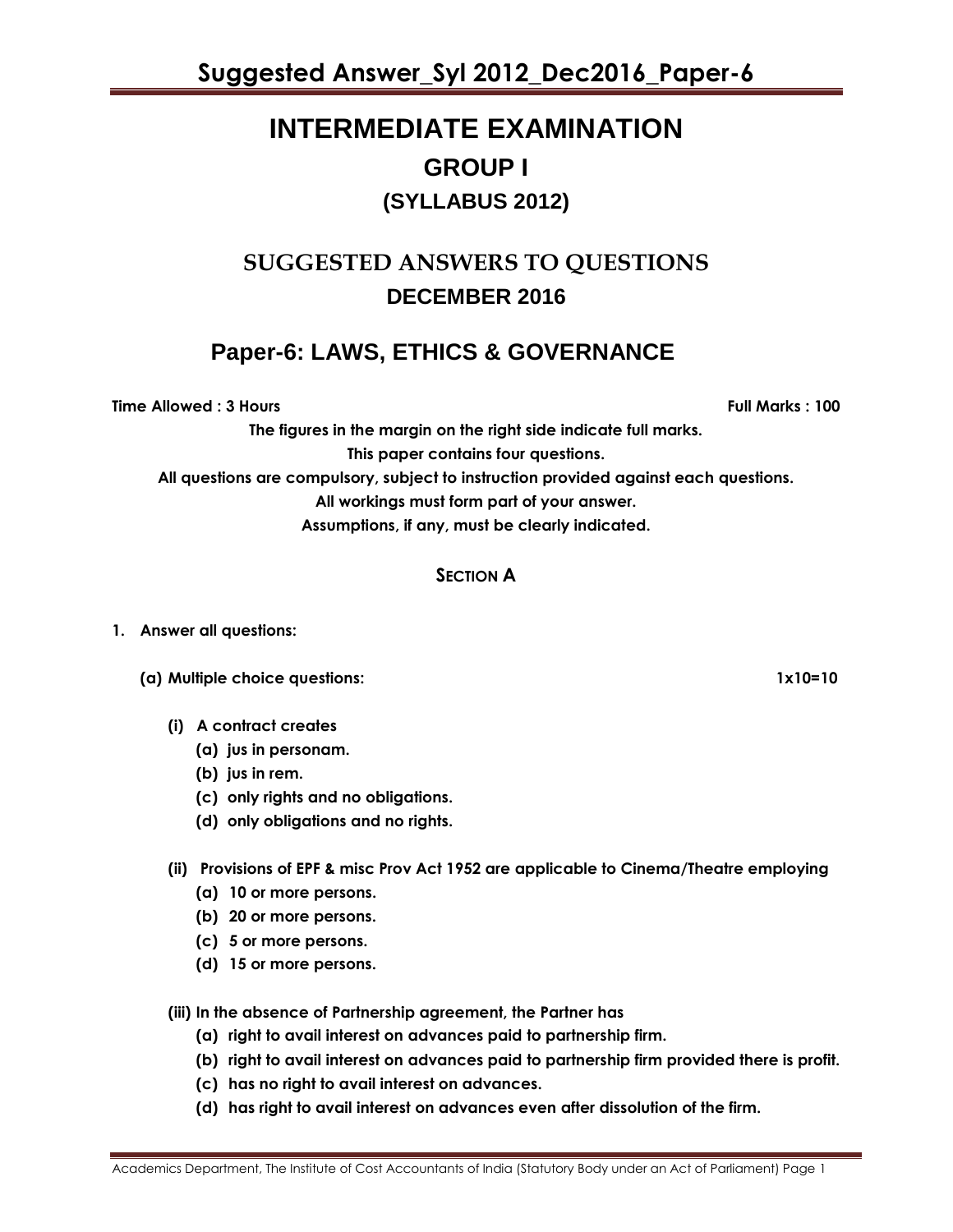- **(iv) A person who is employed by the seller to raise the price by fictitious bids. Such person is known as**
	- **(a) Puffer**
	- **(b) By bidder**
	- **(c) Decoy Ducks**
	- **(d) All of the above**
- **(v) In case of banker's refusal to honour the cheque inspite of sufficient funds in customer's account, the banker is**
	- **(a) liable to compensate the drawer.**
	- **(b) not liable to compensate the drawer .**
	- **(c) criminally liable under section 138.**
	- **(d) liable to be delisted.**

**(vi) Dependants benefit is paid at the rate of**

- **(a) 60% of wages in the form of monthly payment.**
- **(b) 75% of wages in the form of monthly payment.**
- **(c) 80% of wages in the form of monthly payment.**
- **(d) 90% of wages in the form of monthly payment.**

**(vii)Board of Directors of every listed Company shall constitute an Audit Committee which shall consists of a minimum of**

- **(a) 2 Directors**
- **(b) 3 Directors**
- **(c) 4 Directors**
- **(d) 5 Directors**
- **(viii)The maximum limit of bonus payable to an employee is fixed by way of percentage of salary or wages earned by the employee during the accounting year, the percentage is:**
	- **(a) 10%**
	- **(b) 15%**
	- **(c) 20%**
	- **(d) 25%**
- **(ix) Who is the head of Central Information Commission?**
	- **(a) The State Information Commissioner**
	- **(b) The Chief Information Commissioner**
	- **(c) The Chief Information Officer**
	- **(d) The Chairman of Information Commission**
- **(x) Business Ethics also called as Corporate Ethics is a form of**
	- **(a) Positive Ethics**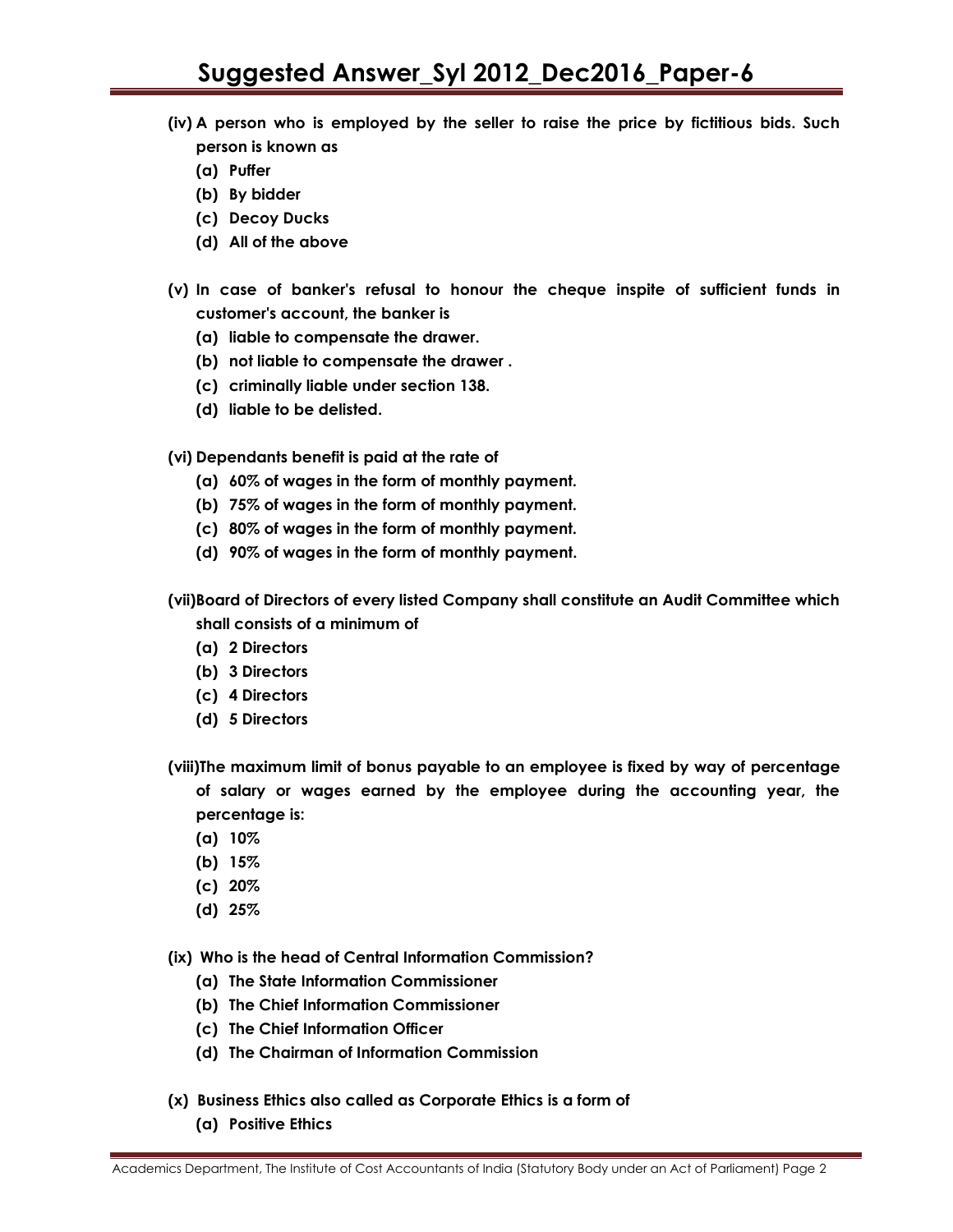- **(b) Applied Ethics**
- **(c) Physical Ethics**
- **(d) Practical Ethics**

#### **Answer:**

- **1.** (a) (i)  $(a)$  Jus in personam
	- (ii) (c) 5 or more persons.
	- (iii) (a) Right to avail interest on Advances paid to Partnership Firm.
	- (iv) (d) All of the above.
	- (v) (a) Liable to compensate the drawer.
	- (vi) (d) 90% of wages in the form of monthly payment.
	- (vii) (b) 3 Directors.
	- (viii) (c) 20%
	- (ix) (b) The chief information commissioner.
	- (x) (b) Applied ethics.

#### **1.** (b) Fill in the blanks: 1×5=5

- **(i) All wages payable under Payment of Wages Act, 1936 is required to be paid in current coins or in \_\_\_\_\_\_\_\_\_\_\_\_ or both.**
- **(ii) No adult worker can be allowed to work more than \_\_\_\_\_\_\_\_\_ hours in a day.**
- **(iii) A Meeting of Board of Directors must be held at least once in every \_\_\_\_\_\_\_\_\_months.**
- **(iv) Only designated partners are liable to obtain unique identification number called as\_\_\_\_\_\_\_\_\_\_\_\_\_\_\_\_\_\_\_\_\_\_\_ .**
- **(v) Where the paid up share capital of an One Person Company exceeds \_\_\_\_\_\_\_\_ or its average annual turnover during the relevant period exceeds \_\_\_\_\_\_\_\_\_\_\_\_\_\_\_\_, it shall cease to be entitled to continue as a One Person Company.**

#### **Answer:**

- 1. (b) (i) Currency notes.
	- (ii) Nine.
	- (iii) Three / Four
	- (iv) Designated Partner Identification Number (DPIN)
	- (v) Fifty lakh rupees, two crore rupees.

#### **1. (c) State whether the following statements are True (or) False: 1×5=5**

**(i) Broader definitions of Corporate Governance stress a broader level of accountability to shareholders and other stakeholders.**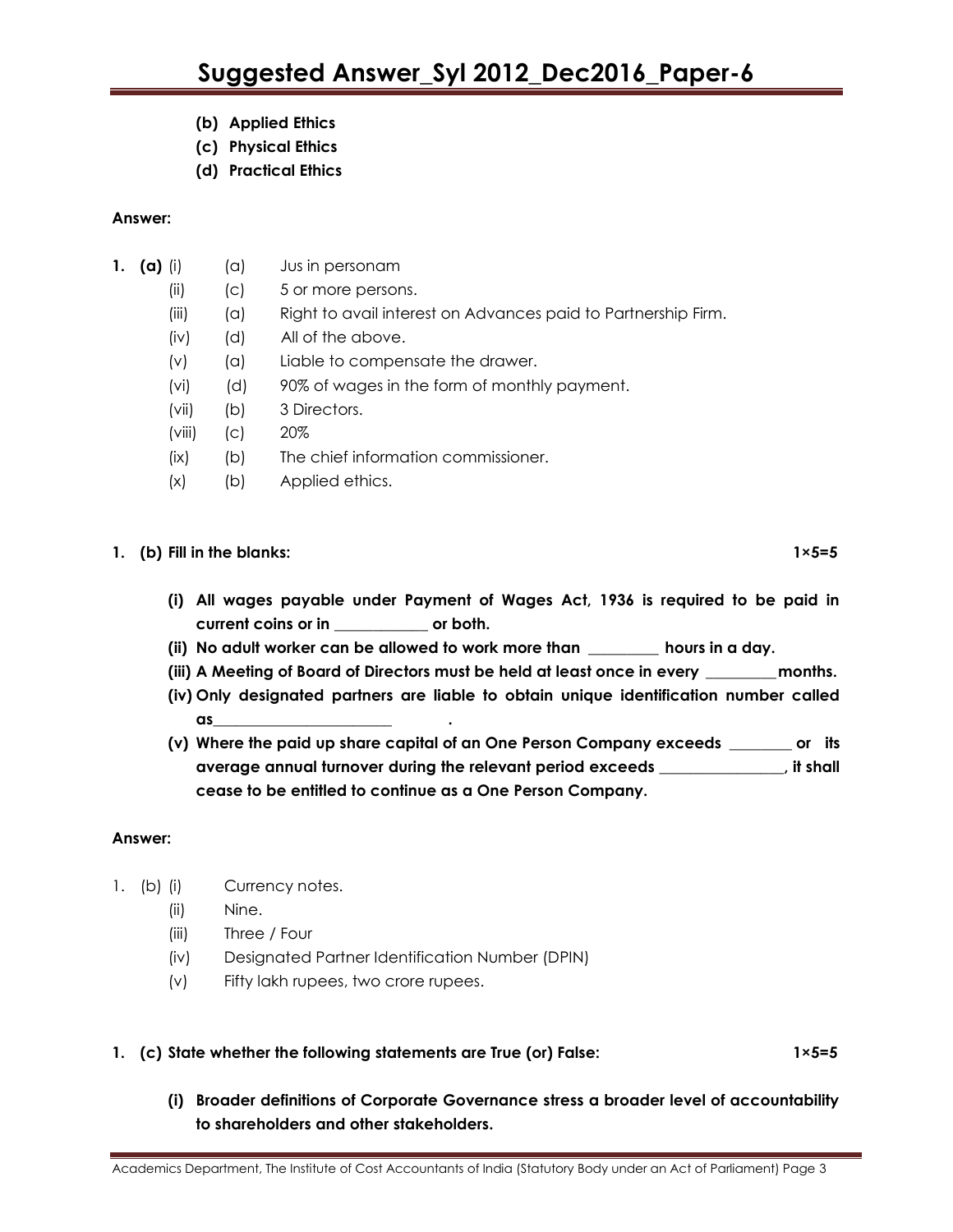- **(ii) According to the Payment of Wages Act, 1936 other deduction cannot be more than 50% of wages.**
- **(iii) Limited liability Partnership should have a minimum paid up capital of INR 1,00,000.**
- **(iv) Two thirds of total directors can be given permanent appointment in the company.**
- **(v) There is a prescribed Performa for RTI application.**

#### **Answer:**

- 1. (c) (i) True
	- (ii) True
	- (iii) False
	- (iv) False
	- (v) False

#### 1. (d) Match the following (any five): 1 and 1×5=5

|    | Column 'A'                     |     | Column 'B'                  |
|----|--------------------------------|-----|-----------------------------|
|    | <b>Allocable Surplus</b>       | (A) | <b>Indian Contract Act</b>  |
| 2. | <b>Cost Audit Methodology</b>  | (B) | <b>Payment of Bonus Act</b> |
| 3. | Doctrine of Implied authority  | (C) | Sale of Goods Act           |
| 4. | <b>Doctrine of Frustration</b> | (D) | <b>Business Ethics</b>      |
| 5. | Damping                        | (E) | <b>Corporate Governance</b> |
| 6. | <b>Consumer Movement</b>       | (F) | Indian Partnership Act      |

#### **Answer:**

#### **1. (d)**

|    | Column 'A'                    |     | Column 'B'             |
|----|-------------------------------|-----|------------------------|
|    | Allocable Surplus             | (B) | Payment of Bonus Act   |
| 2. | Cost Audit Methodology        | (E) | Corporate Governance   |
| 3. | Doctrine of Implied authority | (F) | Indian Partnership Act |
| 4. | Doctrine of Frustration       | A)  | Indian Contract Act    |
| 5. | Damping                       | (C) | Sale of Goods Act      |
| 6. | Consumer Movement             | (D) | <b>Business Ethics</b> |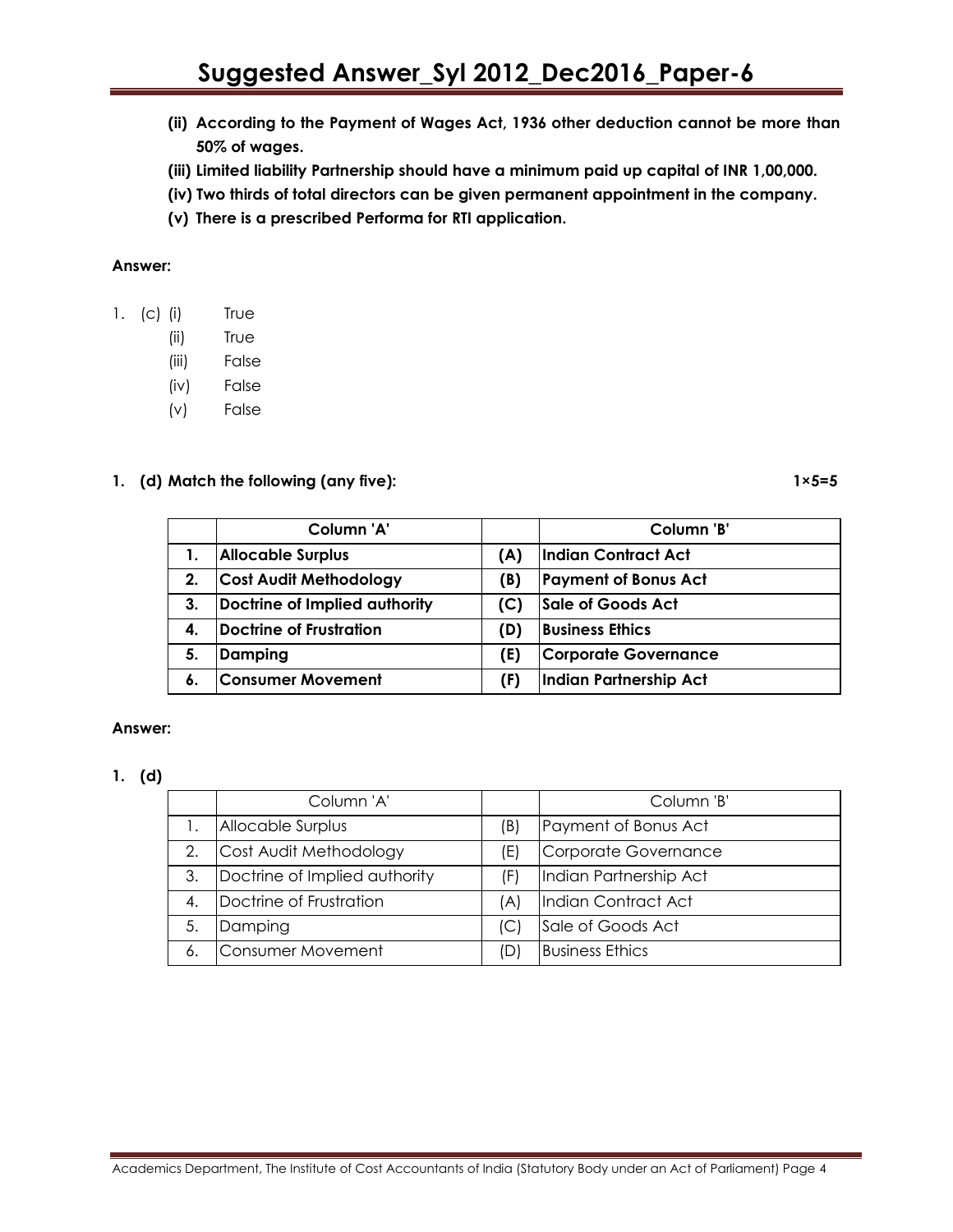#### **SECTION - B**

**2. Answer any three questions: 15×3 = 45**

- **(a) (i) What are the rights of a finder of goods under the Indian Contract Act, 1872? 4**
	- **(ii) Which are the essential elements of a valid acceptance of a Bill of Exchange? An acceptor accepts a 'Bill of Exchange' but write on it 'Accepted but payment will be made when goods delivered to me is sold.' Decide the validity. 7**
	- **(iii) What are the consequences of 'destruction of goods' under the Sale of Goods Act, 1930, where the goods have been destroyed after the agreement to sell but before the sale is affected. 4**

#### **Answer:**

- **2. (a) (i)** A finder of goods has the following rights under the Indian Contract Act, 1872
	- (1) **Right of lien:** The finder of goods has a right of lien over the goods for his expenses. As such he can retain the goods against the owner until he receives compensation for trouble and expenses incurred in preserving the goods and finding out the owner. But he has no right to sue the owner for any such compensation (Section 168).
	- (2) **Right to sue for reward:** The finder can sue for any specific reward which the owner has offered for the return of the goods. He may also retain the goods until he receives the reward. (Section 168)
	- (3) **Right of resale:** The finder has a right to sell the goods in the following cases:
		- (a) where the goods found is in danger of perishing;
		- (b) where the owner cannot, with reasonable diligence, be found out;
		- (c) where the owner is found out, but he refuses to pay the lawful charges of the finder; and
		- (d) where the lawful charges of the finder, in respect of the goods found, amount to  $\frac{2}{3}$ <sup>rd</sup> of its value.

#### **(ii) Essentials of a Valid Acceptance of a Bill of Exchange:**

The essentials of a valid acceptance are as follows: ---—

- 1. **Acceptance must be written:** The drawee may use any appropriate word to convey his assent. It may be sufficient acceptance even if just signatures are put without additional words. An oral acceptance is not valid in law.
- 2. **Acceptance must be signed:** A mere signature would be sufficient for the purpose. Alternatively, the words 'accepted' may be written across the face of the bill with a signature underneath; if it is not so signed, it would not be an acceptance.
- 3. **Acceptance must be on the bill:** The acceptance should be on the face of the bill normally but it is not necessary. An acceptance written on the back of a bill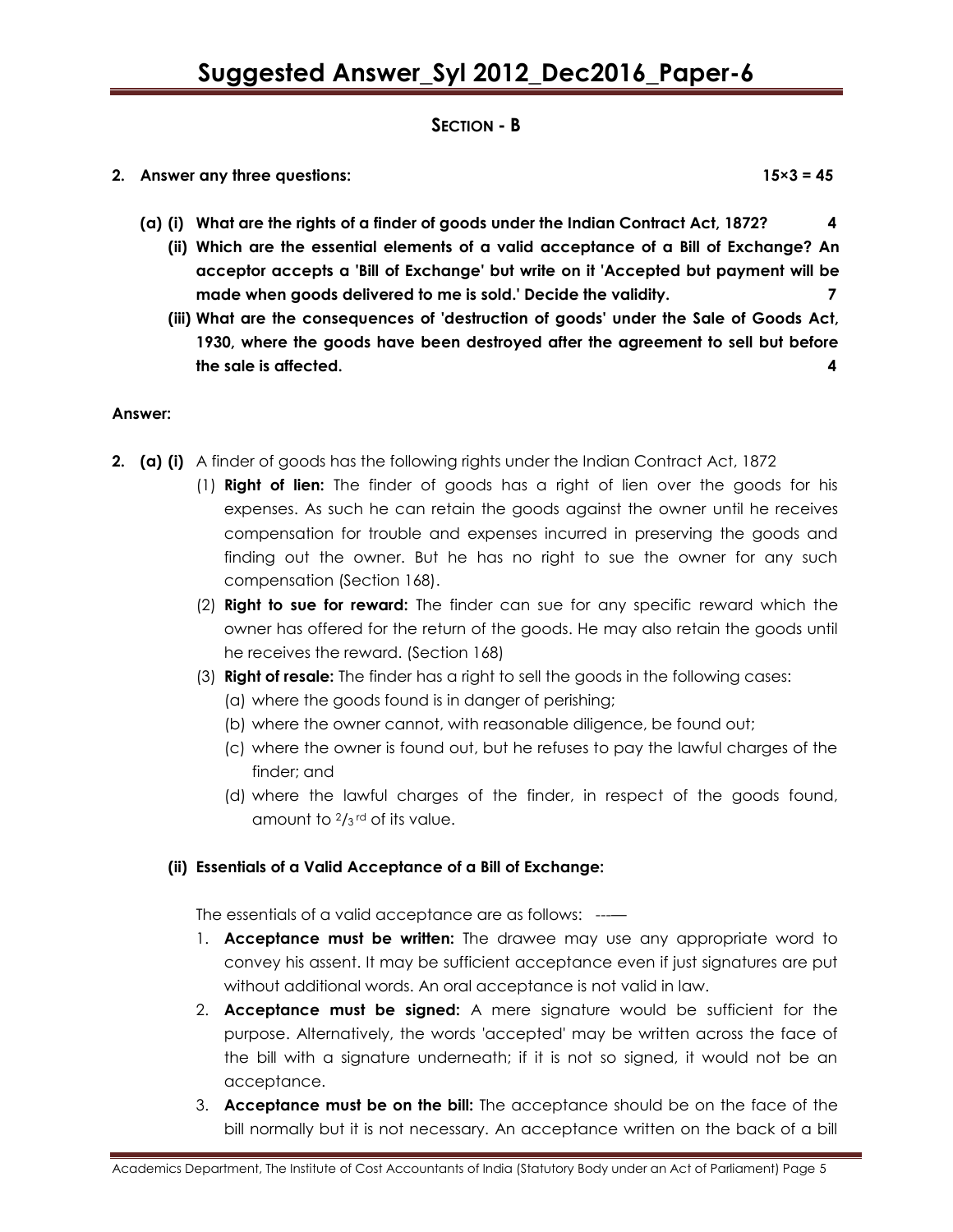has been held to be sufficient in-law. What is essential is that must be written on the bill; else it creates no liability as acceptor on the part of the person who signs it.

- 4. **Acceptance must be completed by delivery:** Acceptance would not be complete and the drawee would not be bound until the drawee has either actually delivered the accepted bill to the holder or tendered notice of such acceptance to the holder of the bill or some person on his behalf.
- 5. **Where a bill is drawn in sets, the acceptance should be put on one part only:** Where the drawee signs his acceptance on two or more parts, he may become liable on each of them separately.
- 6. **Acceptance may be either general or qualified:** An acceptance is said to be general when the drawee assents without qualification order of the drawer. The qualification may relate to an event, amount, place, time etc. (Explanation to Section 86 of the Negotiable Instruments Act 1881).

In the given case, the acceptance is a qualified acceptance since a condition has been attached declaring the payment to be dependent on the happening of an event therein stated. As a rule, acceptance must be general acceptance and therefore, the holder is at liberty to refuse to take a qualified acceptance. Where, he refuse to take it, the bill shall be dishonoured by non-acceptance. But, if he accepts the qualified acceptance, even then it binds only him and the acceptor and not the other parties who do not consent thereto. (Section 86).

#### **(iii) Destruction of Goods-Consequences:**

- (i) In accordance with the provisions of the Sale of Goods Act, 1930 as contained in Section 7, a contract for the sale of specific goods is void if at the time when the contract was made; the goods without the knowledge of the seller, perished or become so damaged as no longer to answer to their description in the contract. The rule is based on ground of mutual mistake or impossibility of performance, which is one of the essentials of a valid contract.
- (ii) In a similar way Section 8 provides that an agreement to sell specific goods becomes void if subsequently the goods, without any fault on the part of the seller or buyer, perish or become so damaged as no longer to answer to their description in agreement before the risk passes to the buyer. This rule is also based on the ground of impossibility of performance as stated above.

It may, however, be noted that section 7 & 8 apply only to specific goods and not to unascertained goods. If the agreement is to sell a certain quantity of unascertained goods, the perishing of even the whole quantity of such goods" in the possession of the seller will not relieve him of his obligation to deliver the goods.

**2. (b) (i) Explain the 'time limit for payment of bonus' to the employees in different circumstances under the provisions of the Payment of Bonus Act, 1965. 5**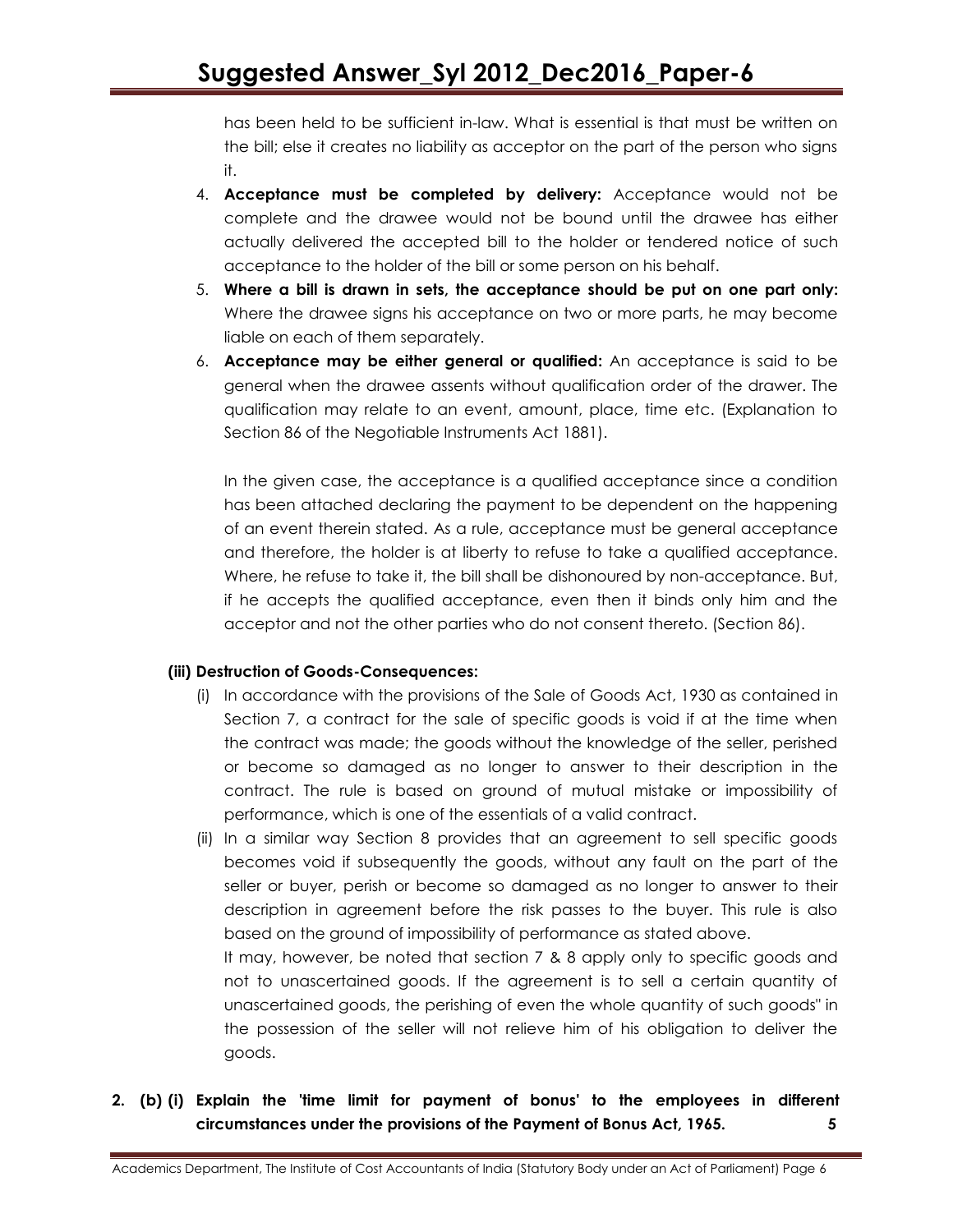- **(ii) Explain the manner in which the gratuity payable to employees in a seasonal establishments is calculated under the Payment of Gratuity Act, 1972. State also the maximum amount of gratuity payable under the Act. 5**
- **(iii) Explain the meaning of the term 'Money Laundering'. Z, a known smuggler was caught in transfer of funds illegally exporting narcotic drugs from India to some countries in Africa. State the maximum punishment that can be awarded to him under Prevention of Money Laundering Act, 2002. 5**

#### **Answer:**

- **2. (b) (i) Time limit for payment of bonus:** Section 19 of the Payment of Bonus Act, 1965 prescribes the time limit for the payment of bonus under the following conditions:
	- (1) Under Section 19 (1) (a) of the said Act, where the dispute is between the employer and the employees regarding the payment of bonus and such dispute is under reference to the prescribed authority, the employer is bound to pay his employee bonus in cash within one month from the date on which the award becomes enforceable or the settlement comes into operation, in respect of such dispute.
	- (2) Under Section 19 (1) (b) of the said Act, in all other cases, the payment of bonus is to be made within a period of 8 months from closing of the accounting year. But this period of 8 months may be extended up to a maximum of 2 years by the Appropriate Government or by any authority prescribed by the Appropriate Government only on an application to it by the employer and is satisfied that sufficient reasons exist for granting extension. Moreover, the extension can be made only by an order.
	- **(ii) Seasonal Establishments -** In the case of seasonal establishment the employees can be classified into 2 groups.
		- (a) Those who work throughout the year and
		- (b) Those who work only during the season.

The former are entitled to get the gratuity at the rate of 15 days wages for every completed year of service or part thereof in excess of 6 months. The latter are entitled to receive gratuity at the rate of 7 days for each season.

Under section 4(3) of the Payment of Gratuity Act, 1972, the amount of gratuity payable to an employee shall not exceed  $\bar{\tau}$  Ten lakhs.

**(iii) Money Laundering:** Whosoever directly or indirectly attempts to indulge or knowingly assists or knowingly is a party or is actually involved in any process or activity connected with the proceeds of crime and projecting it as untainted property shall be guilty of offence of money laundering. [Section 3 of the Prevention of Money Laundering Act, 2002]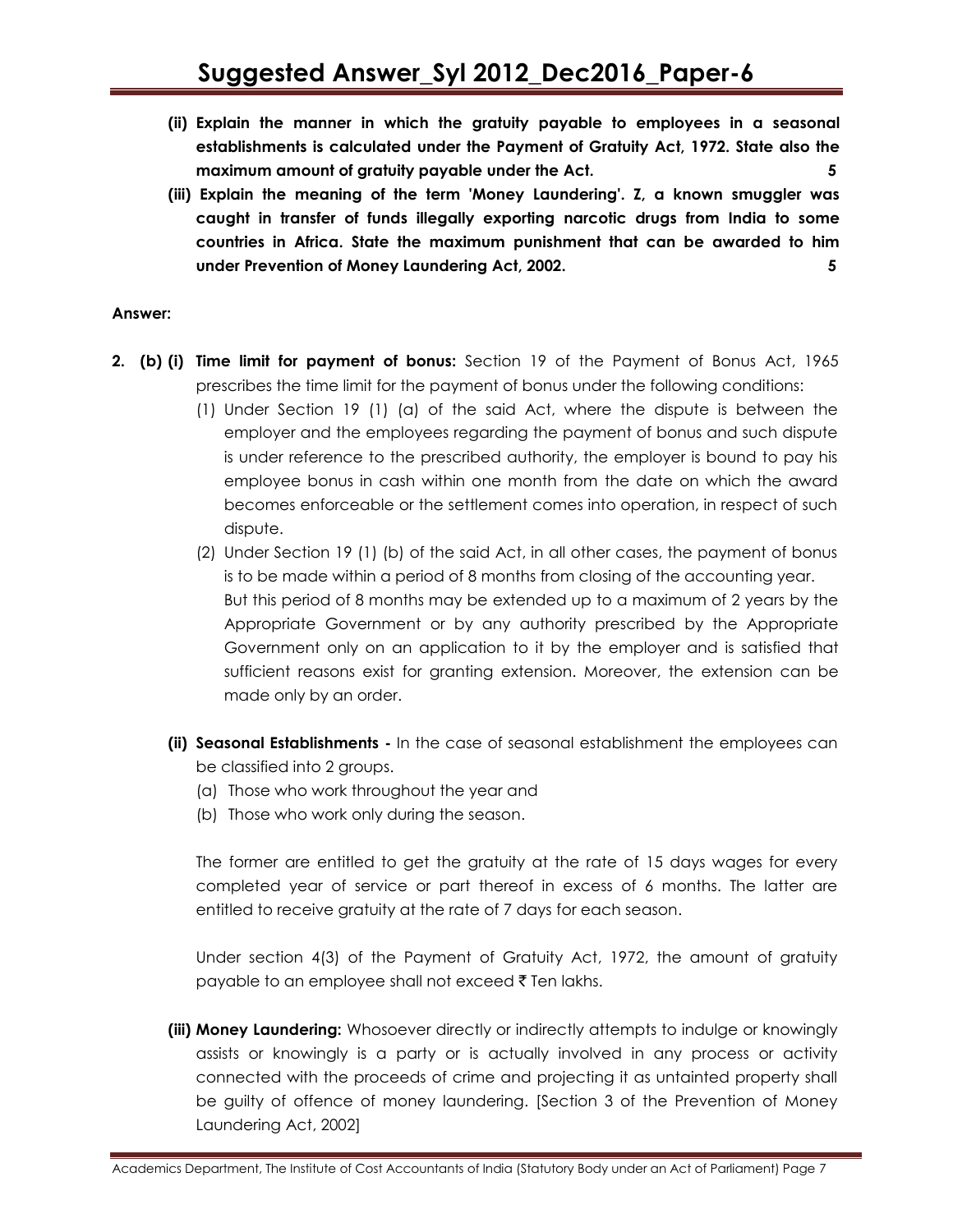Paragraph 2 of Part A of the Schedule to the Prevention of Money Laundering Act, 2002, covers Offences under the Narcotic Drugs and Psychotropic Substances Act, 1985. Whereby, Illegal import into India, export from India or transshipment of narcotic drugs and psychotropic substances (Section 23) is covered under paragraph 2 of Part A.

**Punishment:** Section 4 of the said Act provides for the punishment for Money-Laundering. Whoever commits the offence of money-laundering shall be punishable with rigorous imprisonment for a term which shall not be less than 3 years but which may extend to 7 years and shall also be liable to fine. But where the proceeds of crime involved in money-laundering relate to any offence specified under paragraph 2 of Part A of the Schedule, the maximum punishment may extend to 10 years instead of 7 years.

- **2. (c) (i) A, aged 16 years, was studying in an engineering college. On 1 June, 2015 he took a**  loan of  $\bar{\tau}$  2 Lakhs from B for the payment of his college fee and agreed to pay by 31<sup>st</sup> **July 2016. A possesses assets worth** ` **20 Lakhs. On due date, A fails to pay back the loan to B. B now wants to recover the loan from A out of his assets. Whether B would succeed? Decide, referring to the provisions of the Indian Contract Act, 1872. 5**
	- **(ii) A delivered some diamonds to B on sale or return basis. B delivered the diamonds to C and C to D on similar terms. The diamonds were stolen while in the custody of D. Who shall suffer the loss? 5**
	- **(iii) X and Y were partners carrying on a banking business. X had committed adultery on several women in the city and his wife had left on this ground. Y applied to the court for dissolution of the firm on this ground. Will he succeed? 5**

#### **Answer:**

- **2. (c) (i)** The problem in question is covered under the exceptions. As per Section 68 of the Indian Contract Act. 1872 though a minor is not personally liable to pay the price of necessaries supplied to him or money lent for the purpose, this supplier or lender will be entitled to claim the money/price of goods or services which are necessaries suited to his condition of life provided that the minor has a property. The liability of minor i*s* only to the extent of the minor's property. This type of contract is called a Quasi-contract and the right of the supplier/tender is based on the principle of equity. Thus, according to the above provision, B will be entitled to recover the amount of loan given to A for payment of college fees from the property of A, the minor.
	- (ii) In this case, B has adopted the transaction by delivering the diamonds to C and thus is liable to pay the price to A. Similarly C has adopted the transaction by further delivery to D and thus is liable to pay the price to B. As between C and D, the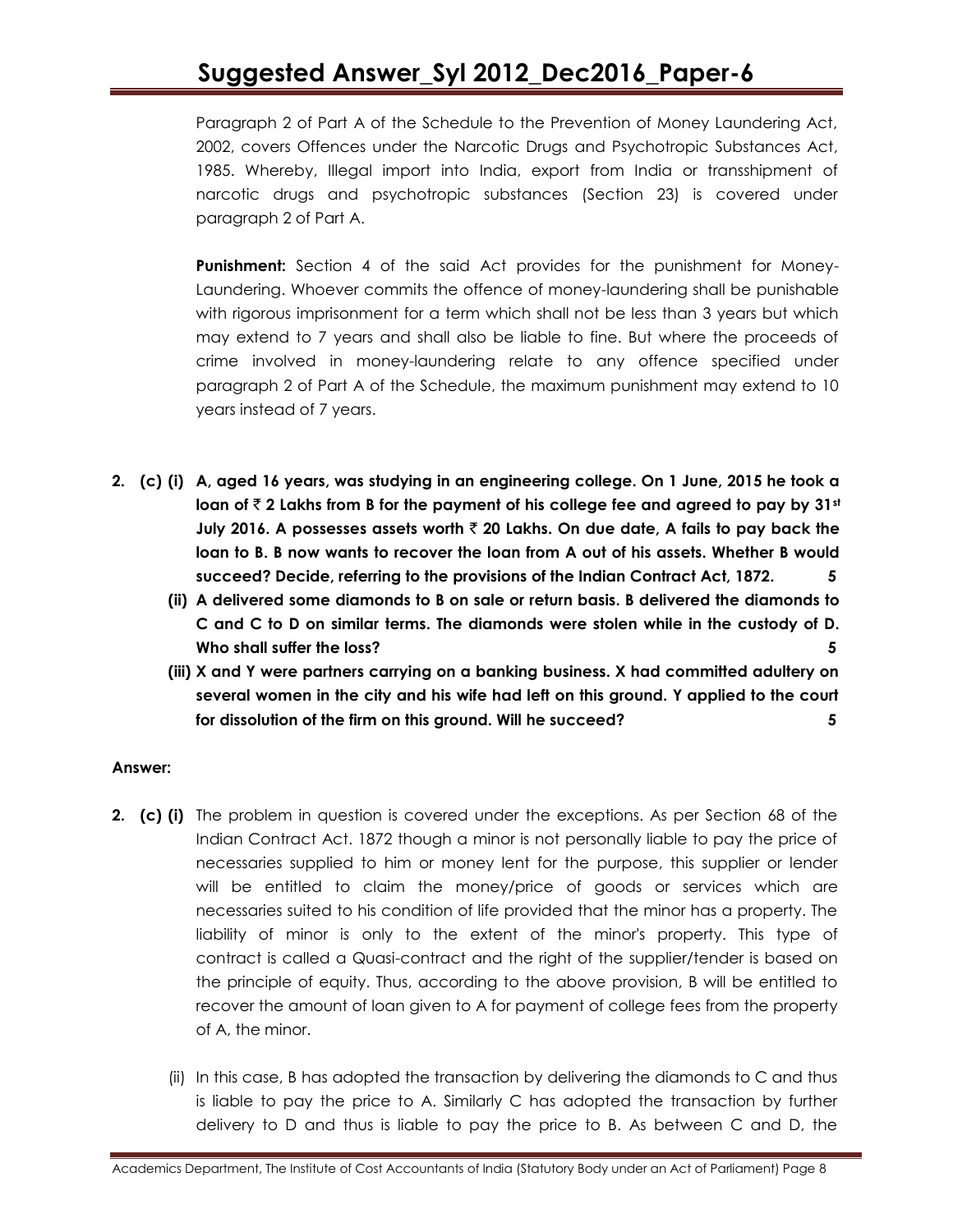transaction was still of sale or return which was not adopted by D, either expressly or impliedly, and thus the ownership had not passed to D at the time of loss. Hence C shall suffer the loss of diamonds.

- (iii) As per section 44(c) of Indian Partnership Act, 1932 sometimes, a partner is guilty of misconduct. When the court is satisfied that the misconduct adversely affect the partnership business the court may allow the dissolution of the firm. B will not succeed. In this case, though A is guilty of misconduct but his misconduct does not have any adverse affect on their business *as* bankers [Snow v. Milform (1868) 18 LT 142]. In this case, the court observed that how can it be said that a man's money is less safe because one of the partner commits adultery. It was further observed that in those cases where the moral conduct of a partner would affect the firm business, it can be a ground for dissolution of the firm. e.g. where a medical man had entered into partnership with another and it was found that his conduct was very immoral towards some of his patients, the firm can be dissolved on the ground of misconduct by the partner.
- **2. (d) (i) Employees of an electricity generation station claimed that their unit is covered under the definition of 'factory' considering the process of transforming and transmission of electricity generated at the power station as a 'manufacturing process'. Will their claim succeed under Factories Act, 1948. 6**
	- **(ii) List the circumstances under which a LLP formed under the Limited Liability Partnership Act, 2008 may be wound up by tribunal. 6**
	- **(iii) X buys synthetic pearls for a high price thinking that they are natural pearls. The seller though understood X's intention, kept silent. Examine the remedies X has against the seller as per the Sale of Goods Act, 1930. 3**

#### **Answer:**

- **2. (d) (i)** As per section 2(k) of The Factories Act, 1948, manufacturing process means any process for-
	- (i) Making, altering, repairing, ornamenting, finishing, packing, oiling, washing, cleaning, breaking up, demolishing, or otherwise treating or adapting any article or substance with a view to its use, sale, transport, delivery or disposal, or
	- (ii) Pumping oil, water, sewage or any other substance; or;
	- (iii) Generating, transforming or transmitting power; or
	- (iv) Composing types for printing, printing by letter press, lithography, photogravure or other similar process or book binding;
	- (v) Constructing, reconstructing, repairing, refitting, finishing or breaking up ships or vessels;
	- (vi) Preserving or storing any article in cold storage;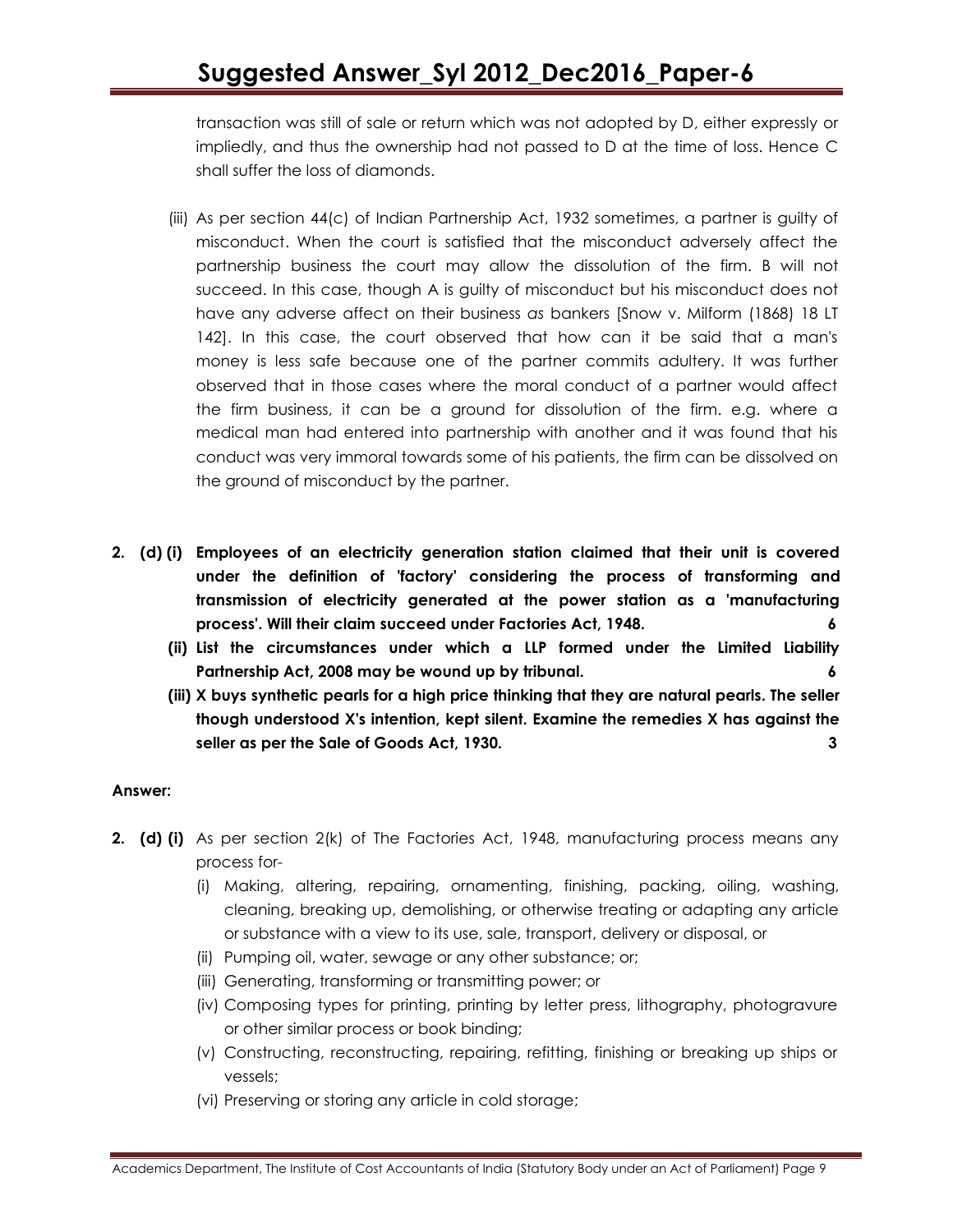Process undertaken at electricity generating station, sub-station is transferring and transmitting electricity is not a manufacturing process and are not thus factory- [Delhi Electricity Supply Undertaking vs. Management of DESU, AIR(1973)SCC 365].

- **(ii)** A limited liability partnership may be wound up by the Tribunal,if:
	- (i) The limited liability partnership decides that limited liability partnership be wound up by the Tribunal;
	- (ii) If, for a period of more than six month, the number of partners of the limited liability partnership is reduced below two;
	- (iii) If the limited liability partnership is unable to pay its debts;
	- (iv) If the limited liability partnership has acted against the interests of the sovereignty and integrity of India, the security of the State or public order;
	- (v) If the limited liability partnership has mode a default in filing with the Registrar the Statement of Account and Solvency or annual return for any five consecutive financial years; or
	- (vi) If the Tribunal is of the opinion that it is just and equitable that the limited liability partnership be wound up.
- **(iii)** X has no remedy against the seller as the doctrine of Caveat Emptor will apply.

"Caveat emptor" means "let the buyer beware", i.e. in sale of goods the seller is under no duty to reveal unflattering truths about the goods sold. Therefore, when a person buys some goods, he must examine them thoroughly. If the goods turn out to be defective or do not suit his purpose, or if he depends upon his skill and judgment and makes a bad selection, he cannot blame anybody excepting himself.

The rule is enunciated in the opening words of section 16 of the Sale of Goods Act, 1930 which runs thus: "Subject to the provisions of this Act and of any other law for the time being in force, there is no implied warranty or condition as to the quality or fitness for any particular purpose of goods supplied under a contract of sale"

- **2. (e) (i) What are the regulations of hours and period of the work of children under the provisions of the Child Labour (Prohibition and Regulation) Act, 1986. 7**
	- **(ii) Employees provident funds and Miscellaneous Provisions Act, 1952 is not applicable to certain establishments. List out those establishments. 5**
	- **(iii) A workmen employed in an industrial establishment can be retrenched any time under the provisions of the Industrial Dispute Act, 1947. Comment. 3**

#### **Answer:**

**2. (e) (i)** REGULATION OF CONDITIONS OF WORK OF CHILDREN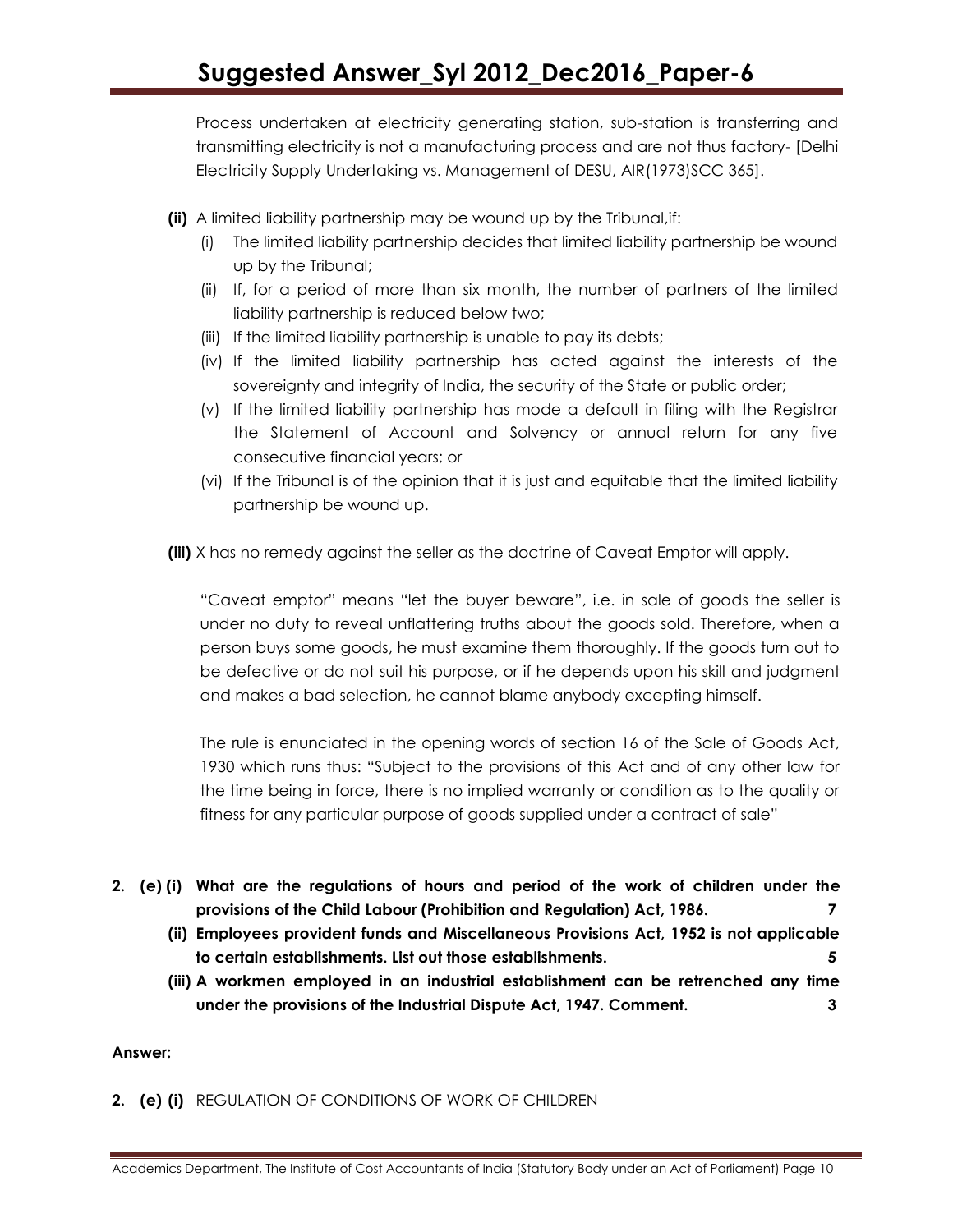- (A) Hours and period of work (Sec7)
	- (1) No child shall be required or permitted to work in any establishment in of such number of hours, as may be prescribed for such establishment or class of establishments.
	- (2) The period of work on each day shall be so fixed that no period shall exceed three hours and that no child shall work for more than three hours before he has had an interval for rest for at least one hour.
	- (3) The period of work of a child shall be so arranged that inclusive of his interval for rest, under subsection (2), it shall not be spread over more than six hours, including the time spent in waiting for work on any day.
	- (4) No child shall be permitted or required to work between 7 p.m. and 8 a.m.
	- (5) No child shall be required or permitted to work overtime.
	- (6) No child shall be required-or permitted to work in, any establishment on any day on which he has already been working in another establishment.
- (B) Weekly holidays (Sec 8)

Every child employed in an establishment shall be allowed in each week, a holiday of one whole day, which day shall be specified by the occupier in a notice permanently exhibited in a conspicuous place in the establishment and the day so specified shall not be altered by the occupier more than once in three months.

- **(ii)** The Employees Provident Fund and Miscellaneous Provisions Act, 1952 does not apply to certain establishments as specified under Section 16 of the said Act. They are as follows:
	- (a) Any establishment registered Under the Co-operative Societies Act 1912 or under any other law for the time being in force in any state relating to co-operative societies employing less than 50 persons and working Without the aid of power or
	- (b) To any establishment belonging to or under the Control of the Central Government or a State Government and whose employees are entitled to the benefit of Contributory Provident Fund or old age pension. Or
	- (c) Any other establishment set up under any Central Provincial or State Act and whose employees are entitled to any Contributory provident fund or old age pension.
	- (d) Any newly setup establishment (less than 3 years).

Central Government having regard to the financial position of any class of establishment or other circumstances of the case may exempt that class of establishment from the operation of this Act for such period as specified in the notification Issued for this purpose.

#### **(iii) Retrenchment:**

An workman employed in an industrial establishment and rendered not less than one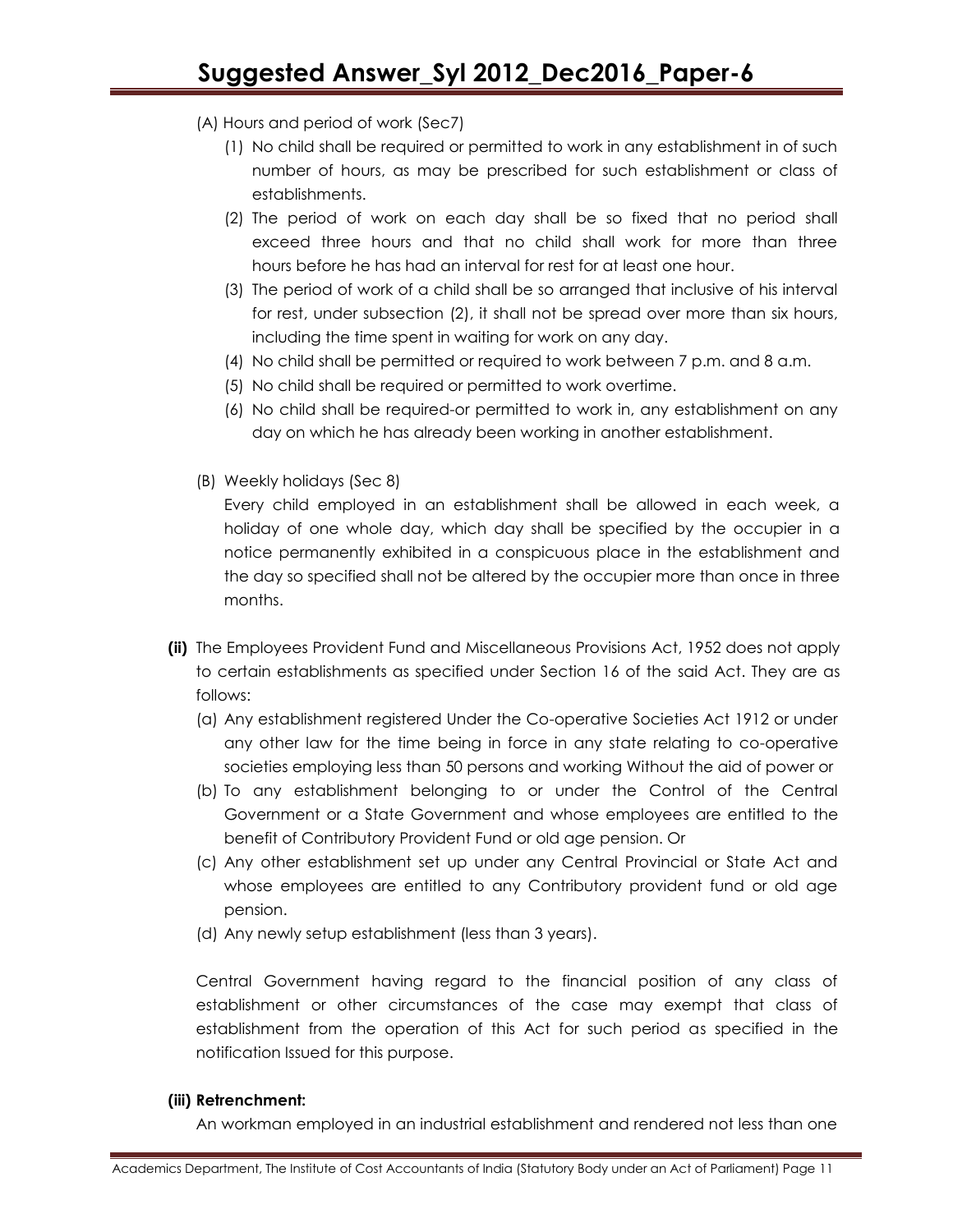year service cannot be retrenched without 3 (three) months notice in writing indicating the reasons for retrenchment and prior permission of the Appropriate Government is obtained.

Any retrenchment without permission of the Appropriate Government is punishable with the imprisonment for a term which may extend to one month or with fine which may extend to INR 1000 or both.

### **SECTION - C**

#### **3. Answer any one question: 15×1 = 15**

| (a) (i) Enumerate the provision relating to ACT NOT TO APPLY TO CERTAIN ORGANIZATIONS |    |
|---------------------------------------------------------------------------------------|----|
| under the Right to Information Act, 2005?                                             |    |
| What are the areas of operations by an Internal Audit involved?                       | 5. |
| (iii) Explain Red Herring Prospectus under the Companies Act, 2013.                   |    |

#### **Answer:**

- **3. (a) (i)** According to the Section 24 of the Right to Information Act 2005, ACT NOT TO APPLY TO CERTAIN ORGANIZATIONS as follows:
	- (1) Nothing contained in this Act shall apply to the intelligence and security organisations specified in the Second Schedule, being organisations established by the Central Government or any information furnished by such organisations to that Government:

Provided that the information pertaining to the allegations of corruption and human rights violations shall not be excluded under this sub-section:

Provided further that in the case of information sought for is in respect of allegations of violation of human rights, the information shall only be provided after the approval of the Central Information Commission, and notwithstanding anything contained in section 7; such information shall be provided within fortyfive days from the date of the receipt of request.

(2) The Central Government may, by notification in the Official Gazette, amend the Schedule by including therein any other intelligence or security organisation established by that Government or omitting therefrom any organisation already specified therein and on the publication of such notification, such organisation shall be deemed to be included in or, as the case may be, omitted from the Schedule.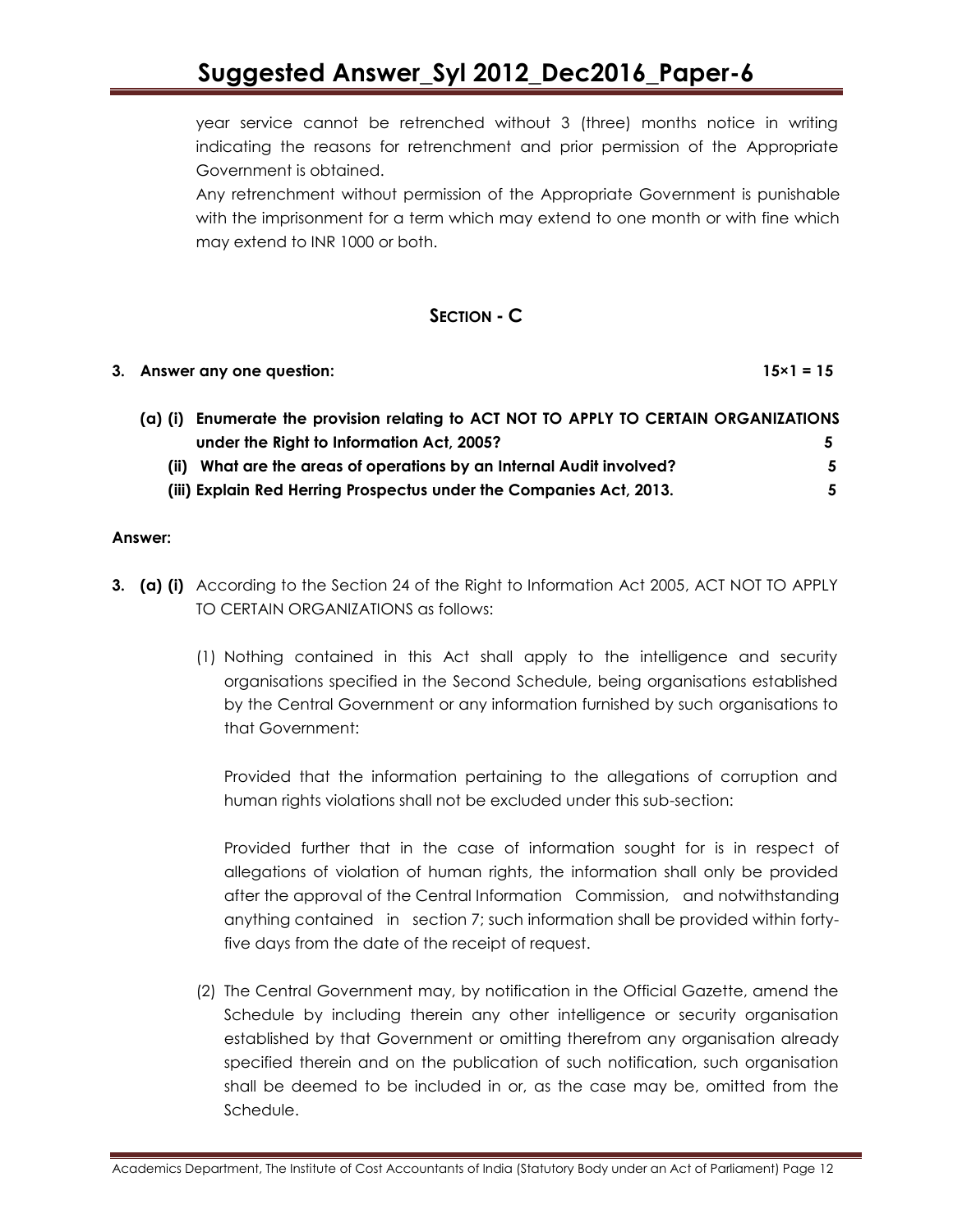- (3) Every notification issued under sub-section (2) shall be laid before each House of Parliament.
- (4) Nothing contained in this Act shall apply to such intelligence and security organisation being organisations established by the State Government, as that Government may, from time to time, by notification in the Official Gazette, specify:

Provided that the information pertaining to the allegations of corruption and human rights violations shall not be excluded under this sub-section:

Provided further that in the case of information sought for is in respect of allegations of violation of human rights, the information shall only be provided after the approval of the State Information Commission and, notwithstanding anything contained in section 7, such information shall be provided within fortyfive days from the date of the receipt of request.

- (5) Every notification issued under sub-section (4) shall be laid before the State Legislature.
- **(ii)** According to The Institute of Internal Auditors, internal audit involves five areas of operations, which may be discussed as follows:-
	- (a) **Reliability and Integrity of Financial and operating Information:** Internal Auditors should review the reliability and integrity of financial and operating information and the means used to identify, measure, classify and report such information.
	- (b) **Economical and Efficient Use of Resources:** Internal auditor should ensure the economic and efficient use of resources available.
	- (c) **Compliance with Laws, Policies, Plans, Procedures, Regulations:** Internal auditor should review the systems established to ensure compliance with those policies, plans and procedures, law and regulations which could have a significant impact on operations and should determine whether the organization is in compliance thereof.
	- (d) **Accomplishment of established Goals for operations:** Internal auditor should review operations, programmes to ascertain whether results are consistent with established objectives and goals and whether the operations or programmes are being carried out as planned.
	- (e) **Safeguarding of assets:** Internal auditor should verify the existence of assets and should review means of safeguarding assets.
- **(iii)** Red Herring Prospectus [Section 32 of the Companies Act, 2013]
	- (1) A company proposing to make an offer *of* securities may issue a red herring prospectus prior to the issue of a prospectus.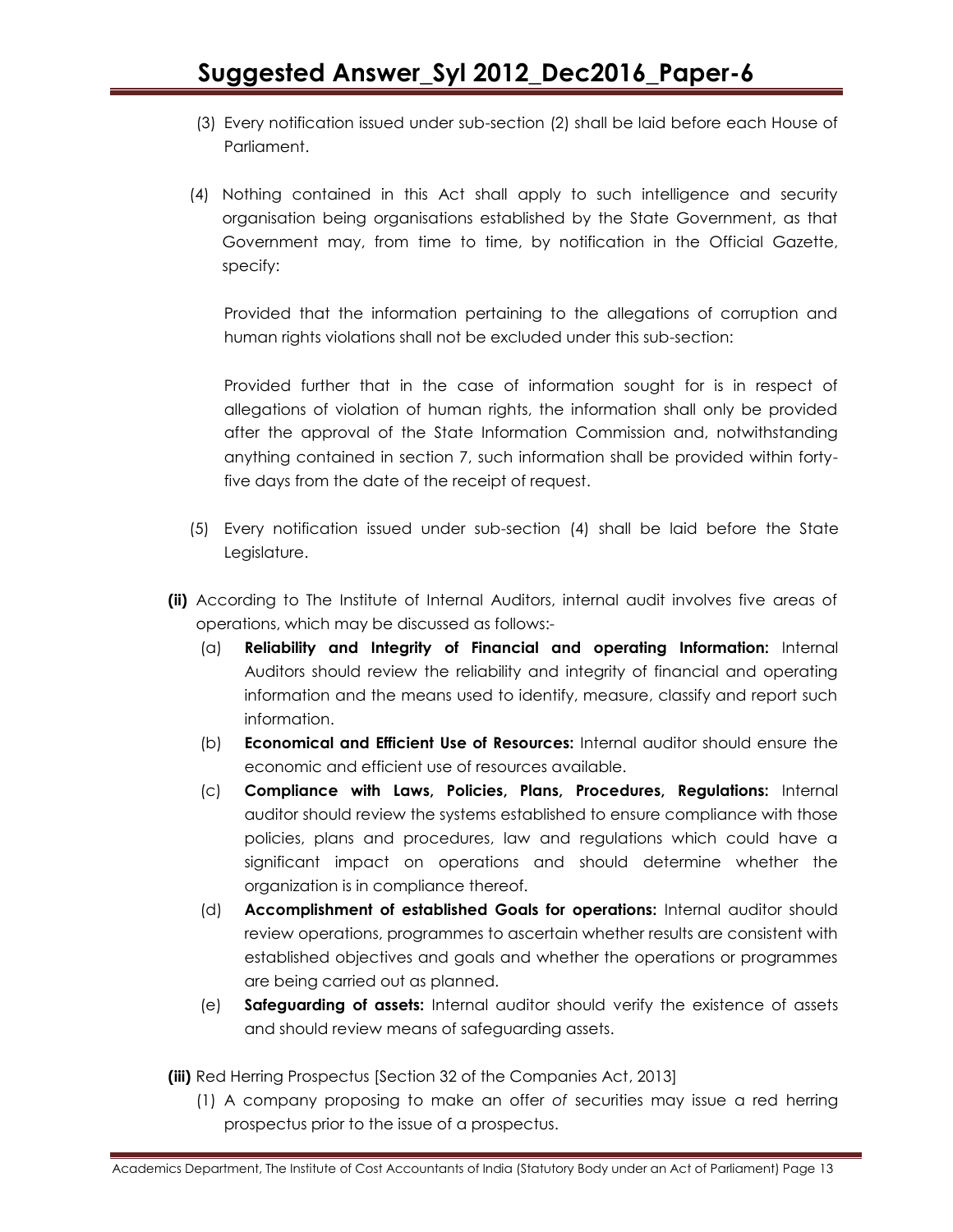- (2) A company proposing to issue a red herring prospectus under sub-section (1) shall file it with the Registrar at least three days prior to the opening of the subscription list and the offer.
- (3) A red herring prospectus shall carry the same obligations as are applicable to a prospectus and any variation between the red herring prospectus and a prospectus shall be highlighted as variations in the prospectus.
- (4) Upon the closing of the offer of securities under this section, the prospectus stating therein the total capital raised, whether by way of debt or share capital, and the closing price of the securities and any other details as are not included in the red herring prospectus shall be filed with the Registrar and the Securities and Exchange Board.

**Explanation** - For the purposes of this section, the expression "red herring prospectus" means a prospectus which does not include complete particulars of the quantum or price of the securities included therein.

- **3. (b) (i) How many Independent Directors have to be appointed in a company under the Companies Act, 2013? 5**
	- **(ii) State the procedure for shifting of a registered office of the company from one state to another state under the provisions of the Companies Act, 2013. 5**
	- **(iii) AB Ltd. has advanced a loan of** ` **2,00,000 to one of its directors in Contravention of the provision of Section 185 of the Companies Act, 2013. State the consequences of such contravention. 5**

#### **Answer:**

**3. (b) (i)** Number of Independent Directors

The following class or classes of companies shall have at least two directors as independent directors –

- (i) the Public Companies having paid up share capital of ten crore rupees or more; or
- (ii) the Public Companies having turnover of one hundred crore rupees or more; or
- (iii) the Public Companies which have, in aggregate, outstanding loans, debentures and deposits, exceeding fifty crore rupees.

Provided that in case a company covered under this rule is required to appoint a higher number of independent directors due to composition of its audit committee, such higher number of independent directors shall be applicable to it.

Provided further that any intermittent vacancy of an independent director shall be filled-up by the Board at the earliest but not later than immediate next Board meeting or three months from the date of such vacancy, whichever is later.

Provided also that where a company ceases to fulfill any of three conditions laid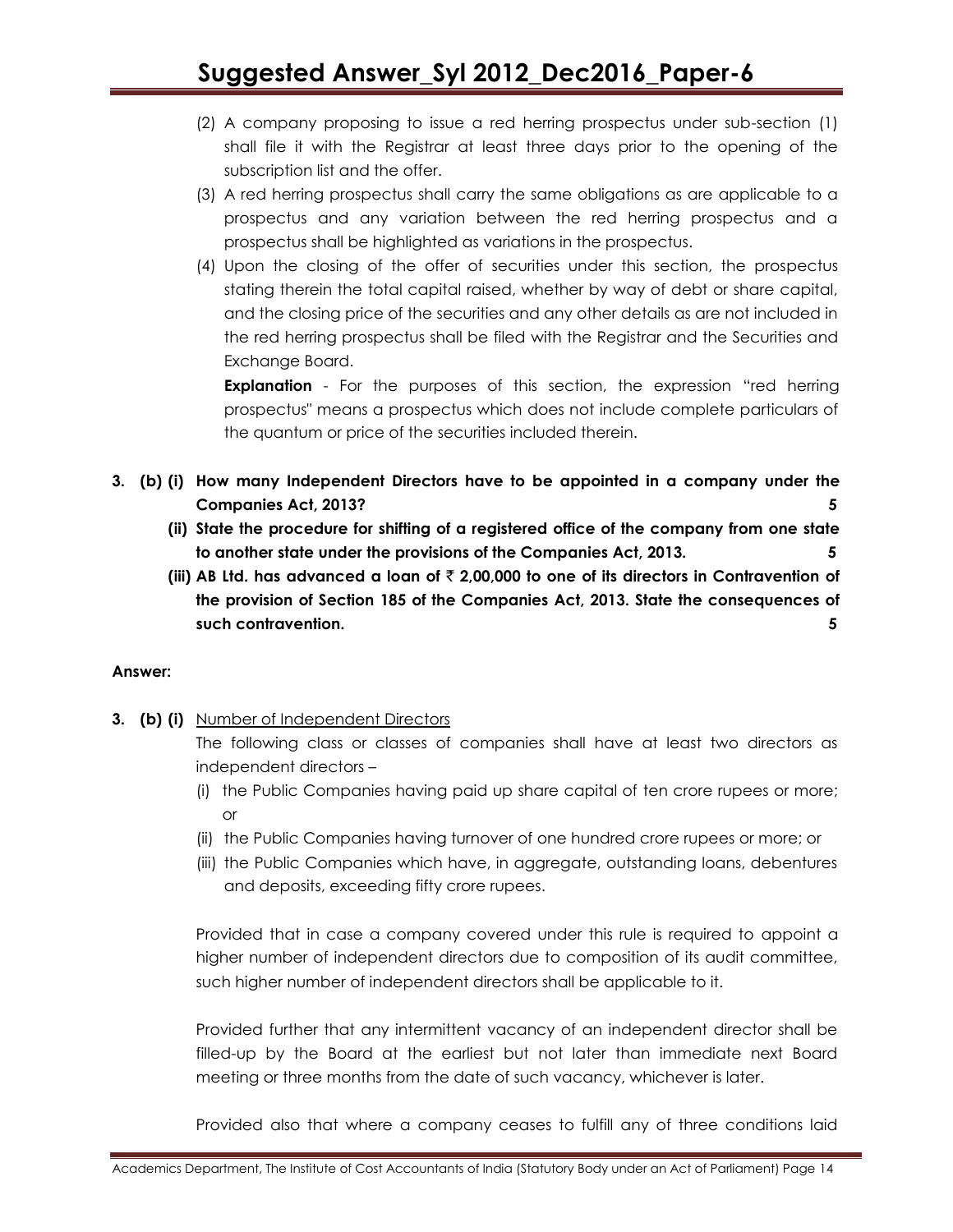down in sub-rule (1) for three consecutive years, it shall not be required to comply with these provisions until such time as it meets any of such conditions.

Explanation - For the purposes of this rule, it is here by clarified that, the paid up share capital or turnover or outstanding loans, debentures and deposits, as the case may be, as existing on the last date of latest audited financial statements shall be taken into account.

Provided that a company belonging to any class of companies for which a higher number of independent directors has been specified in the law for the time being in force shall comply with the requirements specified in such law.

**(ii)** Procedure for shifting the registered office from one state to another state (Section 13, of the Companies Act, 2013):

In order to shift the registered office from one state to another the following procedure will have to be followed:

- (i) Hold a Board Meeting for the purpose of calling a general meeting of the members of the company in which the shifting of the registered office from one state to another will have to be approved;
- (ii) The general meeting of the members will have to pass a special resolution approving the change of address of the registered office from one state to another as required by section 13 (1) of the Companies Act 2013.
- (iii) Make an application to the Central Government in such form and manner as may be prescribed, for getting its approval under section 13 (4) of the Companies Act 2013.
- (iv) Under section 13 (7) of the Companies Act 2013, where an alteration of the Memorandum results in the transfer of the registered office of the company from one state to another, a certified copy of the order of the Central Government approving the alteration shall be filed by the company with the registrar of each of the states, within such time and in such manner as may be prescribed, and the registrars shall register the same. The registrar of the state where the registered office is being shifted to shall issue a fresh certificate of incorporation indicating the alteration.
- (v) The change in name will be effective only after the issue of the fresh certificate of incorporation by the Registrar of the state where the registered office is being shifted to.

#### **(iii) Loans to Directors** (Sec. 185 of Companies Act 2013)

According to Sec. 185 (1) no company shall, directly or indirectly, advance any loan, including any loan represented by a book debt, to any of its directors or to any other person in whom the director is interested or give any guarantee or provide any security in connection with any loan taken by him or such other person.

**Contravention:** If any loan is advanced or a guarantee or security is given or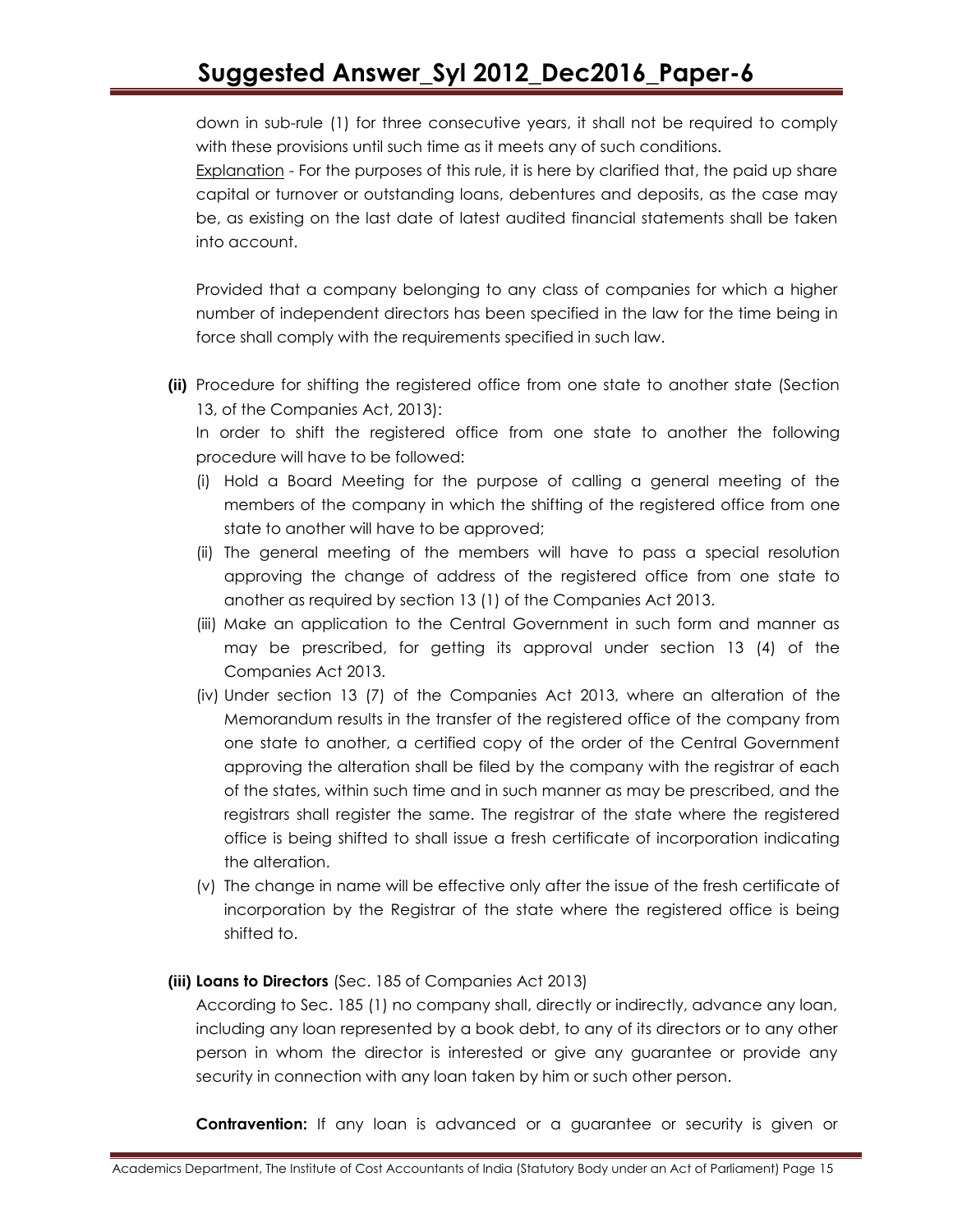provided in contravention of the provisions of sub-section (1), the company shall be punishable with fine which shall not be less than five lakh rupees but which may extend to twenty five lakh rupees, and the directors or the other person to whom any loan is advanced or guarantee or security is given or provided in connection with any loan taken by him or the other person, shall be punishable with imprisonment which may extend to six months or with fine which shall not be less than five lakh rupees but which may extend to twenty-five lakh rupees, or with both.

#### **SECTION - D**

| 4. Answer any one questions:                                                        | $15 \times 1 = 15$ |
|-------------------------------------------------------------------------------------|--------------------|
| What is the difference between morals and ethics?<br>(a) (i)                        |                    |
| (ii) Explain the safeguards which may be created by business enterprise to overcome |                    |
| various threats faced by accounting & finance professionals.                        |                    |

#### **Answer:**

**4. (a) (i)** First of all analysis of the key terms 'ethics' and 'morals' is to be done. The linguistic use of the terms, they seem as if they are in the plural form, just as 'economies' or 'polities', but we treat them as singular. Generally, ethics and morals are used as synonyms. There is nothing wrong in such a usage, for after all, the meanings of all words depend on their common usage. However, in formal study, we need to understand the meaning of the terms in a qualified way so as to make our subject of study precise and well defined.

> **Meaning:** The terms 'ethics' and 'morals' are etymologically, that is, from their very roots or terms, different. The word moral(s) is derived from the Latin root moralis, which implies custom. In other words, it refers to a behavior that is accepted or rejected due to an accepted social custom. The word ethics stems from the Greek word ethike, which attributes to a social environment, referred to as ethos or social milieu. This latter meaning embraces much more than mere custom. It refers to everything that is part and parcel of society and not just what is allowed or forbidden. Morality is more concerned with the norms, values and beliefs embedded in social processes which define what is right or wrong for an individual or community.

> Another point of difference between the two refers to their usage in ordinary language. For instance, a lawyer defending an alleged rapist would accuse the victim as 'morally fallen' and not as 'ethically fallen'. On the other hand, a committee that is formed to probe the behavior of the members of Parliament would be called 'ethics committee' not 'moral committee'. The meaning of the word is in its usage.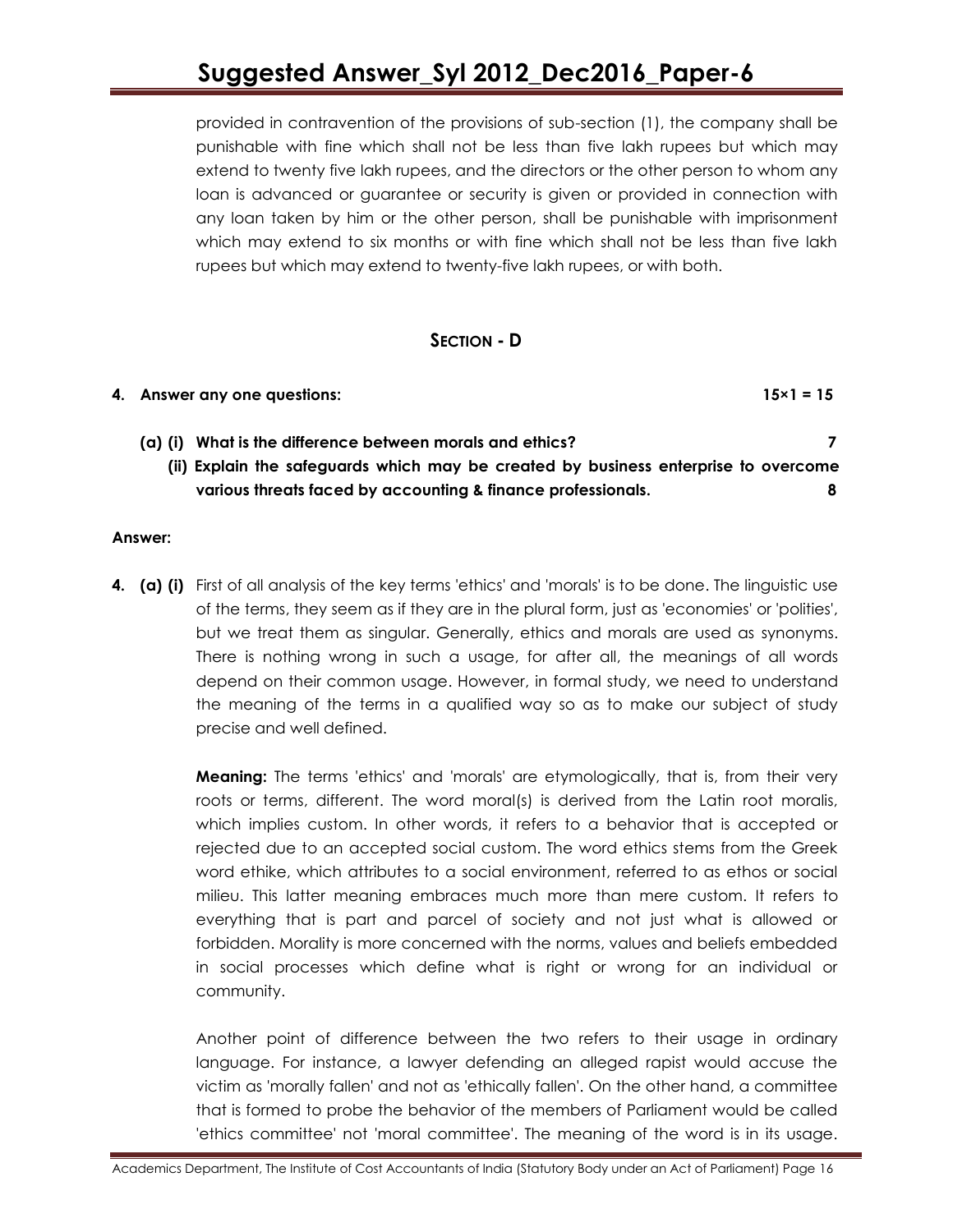Thus, both these terms have their unique characteristics and applications.

**Usage:** However, the terms are intrinsically not different. Both of them refer to the same reality of human actions, which may be characterized as morally or ethically positive or negative as the case may be. It may be true that the terms (ethics and morals) sound different but they refer to the same social reality wherein a certain body of accepted norms forms a code of conduct in society. The actions of the members are described as 'moral' or 'ethical' depending on the linguistic nuances of the meaning in a particular case as well as on the conventional use of the terms. It is in the use of the words in a given context, that the meaning becomes clear.

In academic usage, however, moral behavior refers to a concrete behavior such as showing respect to elders. Ethics, on the other hand, is used to mean a discipline or a systematic study of moral behavior such as justice. People's behavior in a society can be morally characterized in their day to day actions. It is in the classroom that we analyse the ethical significance of these actions.

These terms are generally interchanged with one and the same meaning, that is, to determine whether some human action is right or wrong. They deal with the application of a socially accepted code of conduct. This conduct may be termed as either moral conduct or ethical conduct.

- **(ii)** It is important to have safeguards created by the Finance and Accounting Profession, to entify or deter unethical behavior. Such safeguards to eliminate or reduce threats may classified in two broad categories:
	- $\triangleright$  Safeguards created by the Finance and Accounting profession, Legislation or Regulation;
	- $\triangleright$  Safeguards in the work environment.
	- (a) Safeguards created by the Finance and Accounting profession, Legislation or **Regulation** 
		- $\triangleright$  Educational, training and experience requirements for entry into the profession.
		- > Continuing professional development requirements.
		- Corporate Governance Regulations.
		- $\triangleright$  Professional standards.
		- $\triangleright$  Professional or regulatory monitoring and disciplinary procedures.
		- $\triangleright$  External review of reports by a legally empowered third party.
	- (b) Safeguards in the work environment
		- $\triangleright$  The employing organization's ethics and conduct programs.
		- $\triangleright$  Employing competent staff.
		- $\triangleright$  Strong internal controls.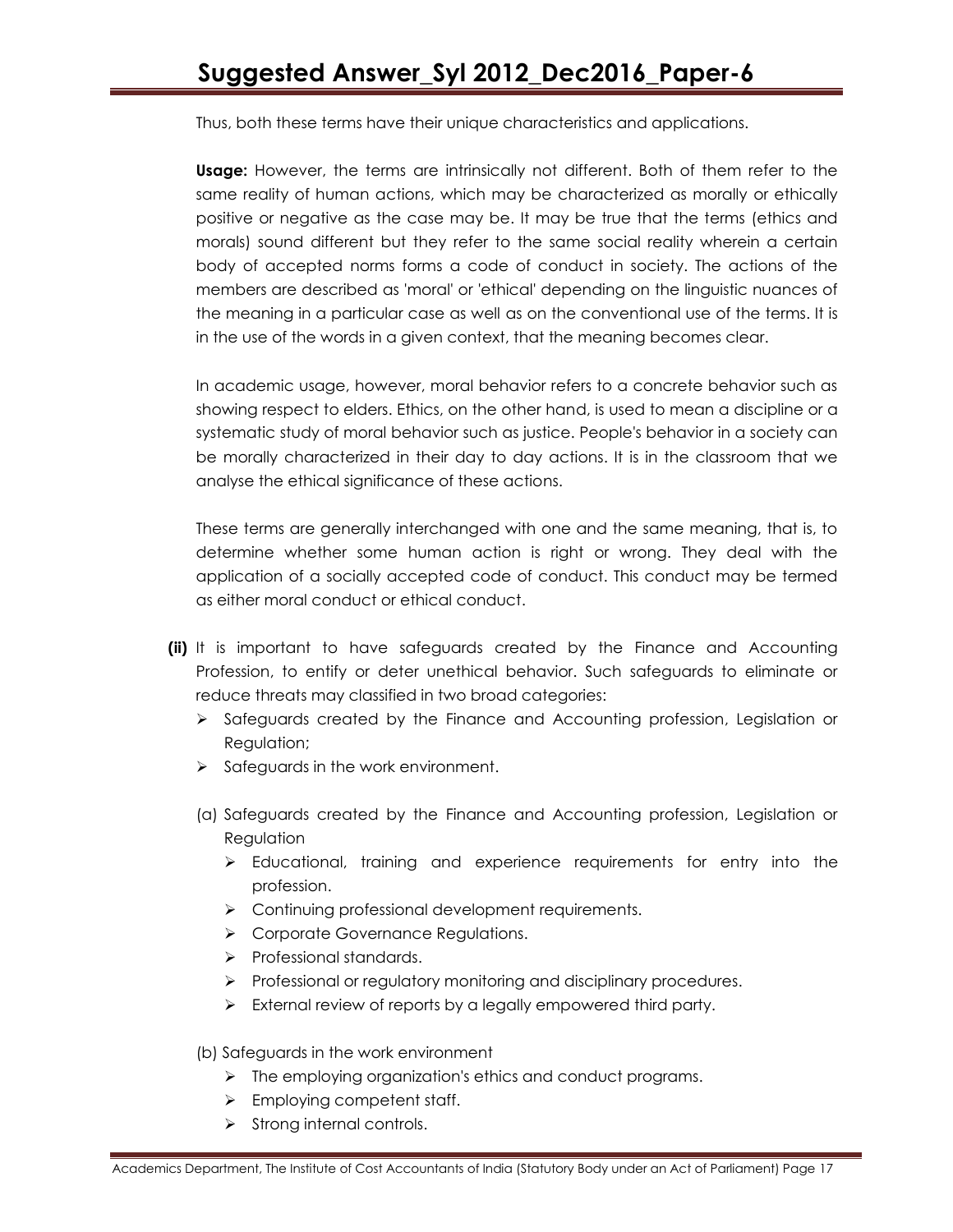- Appropriate disciplinary processes.
- $\triangleright$  Leadership for cultivating ethical behavior to encourage employees to act in ethical manner.
- $\triangleright$  Policies and procedures to implement and monitor the quality of employee performance.
- $\triangleright$  Timely communication of organization's policies and procedures.
- **Employee training and education on policies and procedures.**
- $\triangleright$  Encourage employees to communicate ethical issues without fear of retribution.
- **Diamization's system of corporate overview.**
- **4. (b) (i) Explain in brief the measures to ensure ethics in the work place. 8 (ii) Explain the need of ethics for a finance and accounting professionals. 7**

#### **Answer:**

- **4. (b) (i)** An ethical company may develop certain basic principles which will guide its employees in dealing with ethical issues at the workplace. A set of such principles is given below:
	- 1. **Codes of Ethics and Conduct:** A code of ethics specifies the company's rules regarding ethical behaviour in the workplace. For e.g., company's code may prohibit employees from accepting gifts from suppliers and clients. Code becomes more effective when the top management actively supports and applies it.
	- 2. **Establish open communication:** Most ethical issues in business are ambiguous and uncertain. Therefore, there is need to create work environment in which employees feel free to discuss ethical dilemmas. Management should explain the purpose and contents of ethical policy. Training is required to sensitize employees to potential ethical issues. Necessary resources and support need to be provided to help employees to resolve ethical dilemmas.
	- 3. **Appoint an ombudsman:** Ombudsman serves as a point of reference. Employees can go to him and discuss ethical issues in confidence.
	- 4. **Leadership by example:** Ethical behavior is best taught by example. A father who insults his parents cannot expect respect from his children. Top management should themselves follow ethical practices and also create an impression that unethical behavior will not be tolerated.
	- 5. **Integrate ethics management with other management practices:** When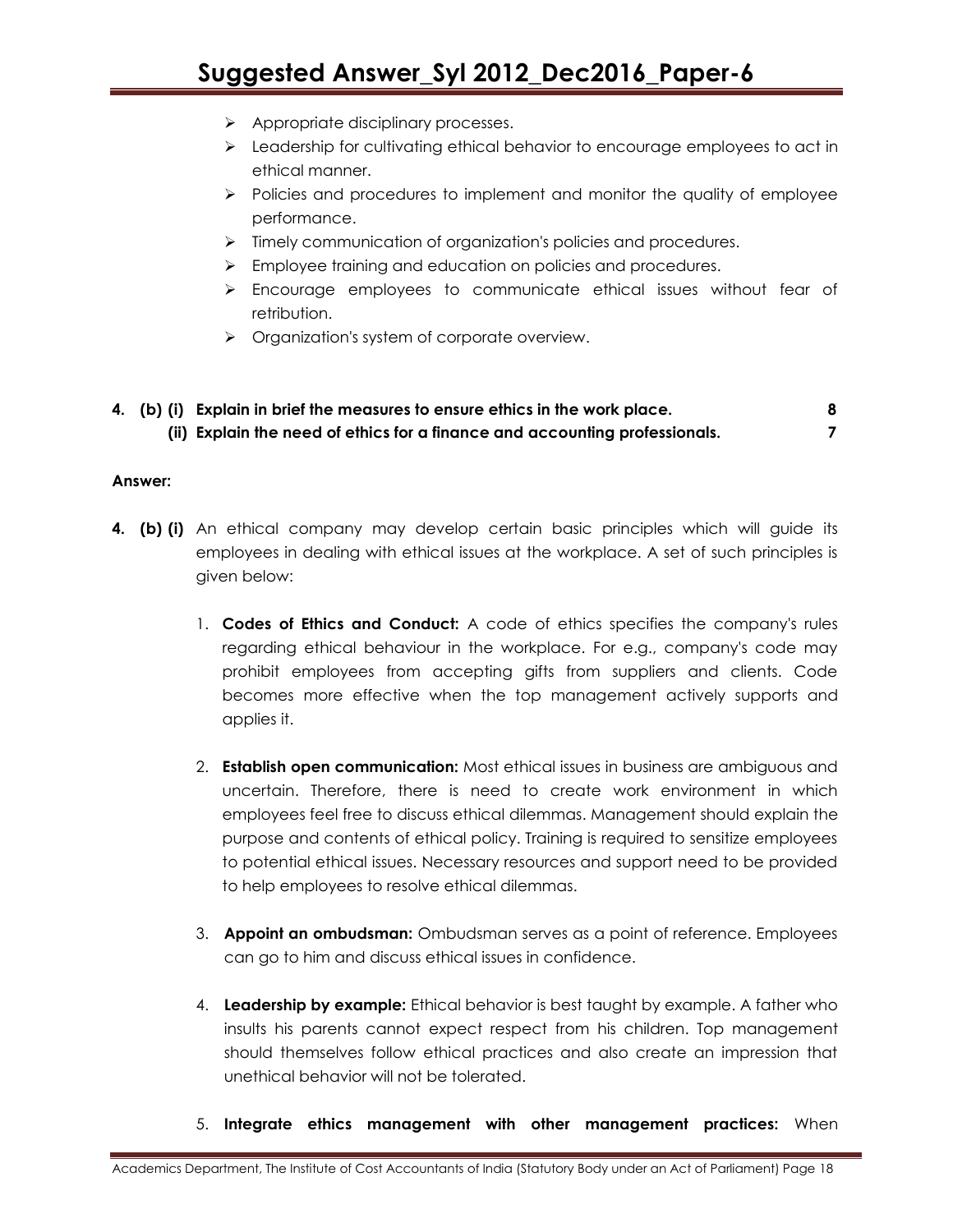developing the values statement during strategic planning, ethical value should be preferred in the workplace. When developing personnel policies, reflect on what ethical value, you'd like to be most prominent in the organization's culture and then design policies to produce these behaviours.

- 6. **Group decision making:** If ethical issues are decided in groups, diverse interests and perspectives can be considered. The decision process becomes more acceptable.
- 7. **Suggestion system:** A suggestion box may be installed so that employees may report suspended unethical activities in an anonymous manner. This will encourage employees to report ethical violations.
- 8. **Grievance Procedure:** An appropriate grievance redressal system may be created. This will help to resolve disagreements between employees and their supervisors on ethical issues.
- 9. **Regularly update policies and procedure:** Policies and procedures concerning ethics at the workplace need to be reviewed and updated on regular basis.

#### **(ii) Need for Professional Values and Attitudes of Accountants**

Finance and accounts are primary business functions with responsibility to function in public interest.

Finance and accounting professionals are regarded very high in terms of professional ethics. However, various accounting scams witnessed during the past few years have cast clouds on the role of finance and accounting professionals in providing right information both within and outside their respective organizations.

Importance of Ethics for a Finance and Accounting Professionals are:

- **A. Need:** Finance and accounting professionals are responsible to act in public interest, not restricted to satisfy the needs of any particular individual or organization. They have to follow ethical principles to achieve their objective of "service in public interest".
- **B. Role:** Accounting scandals, use of false and misappropriated accounting information, direct involvement in detrimental activities, refusing to identify frauds and embezzlements reported by employees etc. have led to failure of high-profile organizations. These failures may lead to the negligence of finance and accounting professionals and their ethical conduct may be subjected to sharp criticism.